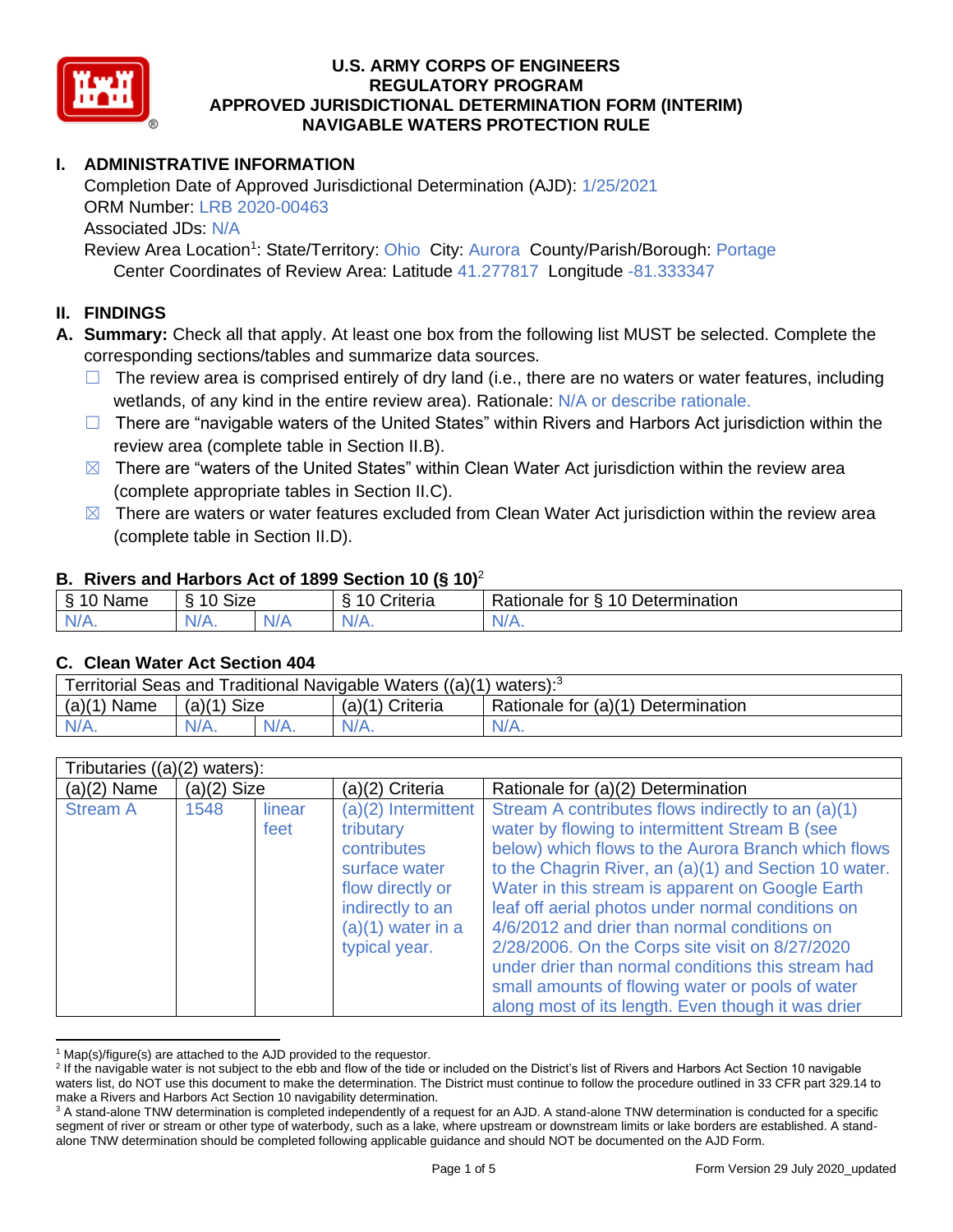

| Tributaries $((a)(2)$ waters): |               |                |                                                                                                                                                    |                                                                                                                                                                                                                                                                                                                                                                                                                                                                                                                                                                                                                                                                                                                                                                                                             |  |  |  |
|--------------------------------|---------------|----------------|----------------------------------------------------------------------------------------------------------------------------------------------------|-------------------------------------------------------------------------------------------------------------------------------------------------------------------------------------------------------------------------------------------------------------------------------------------------------------------------------------------------------------------------------------------------------------------------------------------------------------------------------------------------------------------------------------------------------------------------------------------------------------------------------------------------------------------------------------------------------------------------------------------------------------------------------------------------------------|--|--|--|
| $(a)(2)$ Name                  | $(a)(2)$ Size |                | (a)(2) Criteria                                                                                                                                    | Rationale for (a)(2) Determination                                                                                                                                                                                                                                                                                                                                                                                                                                                                                                                                                                                                                                                                                                                                                                          |  |  |  |
|                                |               |                |                                                                                                                                                    | than normal conditions during the Corps site visit,<br>the amount of water present was not enough to call<br>the stream perennial. The consultant called the<br>stream intermittent based on their site visit on<br>12/17/2019 under normal conditions.                                                                                                                                                                                                                                                                                                                                                                                                                                                                                                                                                     |  |  |  |
| <b>Stream B</b>                | 340           | linear<br>feet | $(a)(2)$ Intermittent<br>tributary<br>contributes<br>surface water<br>flow directly or<br>indirectly to an<br>$(a)(1)$ water in a<br>typical year. | Stream B contributes flow indirectly to an (a)(1)<br>water by flowing to the Aurora Branch which flows to<br>the Chagrin River, an (a)(1) and Section 10 water.<br>Water in this stream is apparent on Google Earth<br>leaf off aerial photos under normal conditions on<br>4/6/2012 and drier than normal conditions on<br>2/28/2006. This stream is on USGS maps as a solid<br>blue line (perennial). The consultant called the<br>stream perennial based on their site visit on<br>12/17/2019 under normal conditions. On the Corps<br>site visit on 8/27/2020 under drier than normal<br>conditions this stream had small amounts of flowing<br>water or pools along most of its length but not<br>enough to call it perennial.                                                                         |  |  |  |
| <b>Stream C</b>                | 574           | linear<br>feet | $(a)(2)$ Intermittent<br>tributary<br>contributes<br>surface water<br>flow directly or<br>indirectly to an<br>$(a)(1)$ water in a<br>typical year. | Stream C contributes flows indirectly to an (a)(1)<br>water by flowing off-site to Stream B which flows to<br>the Aurora Branch which flows to the Chagrin River,<br>an (a)(1) and Section 10 water. Water in this stream<br>is apparent on Google Earth leaf off aerial photos<br>under normal conditions on 4/6/2012 and drier than<br>normal conditions on 2/28/2006. On the Corps site<br>visit on 8/27/2020 under drier than normal conditions<br>this stream had a moist channel, saturation to the<br>surface of the stream bed, and pools on the lower<br>end. Under normal conditions the stream would have<br>pools and flowing water sufficient to call it<br>intermittent. The consultant called the stream<br>intermittent based on their site visit on 12/17/2019<br>under normal conditions. |  |  |  |
| N/A.                           | N/A.          | N/A.           | N/A.                                                                                                                                               | N/A.                                                                                                                                                                                                                                                                                                                                                                                                                                                                                                                                                                                                                                                                                                                                                                                                        |  |  |  |

| Lakes and ponds, and impoundments of jurisdictional waters $((a)(3)$ waters): |               |  |                 |                                    |  |  |
|-------------------------------------------------------------------------------|---------------|--|-----------------|------------------------------------|--|--|
| $(a)(3)$ Name                                                                 | $(a)(3)$ Size |  | (a)(3) Criteria | Rationale for (a)(3) Determination |  |  |
| $N/A$ .                                                                       | $N/A$ .       |  | $N/A$ .         | $N/A$ .                            |  |  |

| Adjacent wetlands ((a)(4) waters): |               |         |                                                            |                                                                                                                                                                   |  |  |  |
|------------------------------------|---------------|---------|------------------------------------------------------------|-------------------------------------------------------------------------------------------------------------------------------------------------------------------|--|--|--|
| $(a)(4)$ Name                      | $(a)(4)$ Size |         | $(a)(4)$ Criteria                                          | Rationale for (a)(4) Determination                                                                                                                                |  |  |  |
| <b>Wetland B</b>                   | 3.70          | acre(s) | $(a)(4)$ Wetland<br>abuts an $(a)(1)$ -<br>$(a)(3)$ water. | Wetland B abuts Stream A, an a(2) water. Wetland B<br>is physically connected directly to the stream with no<br>separation and no natural or artificial barriers. |  |  |  |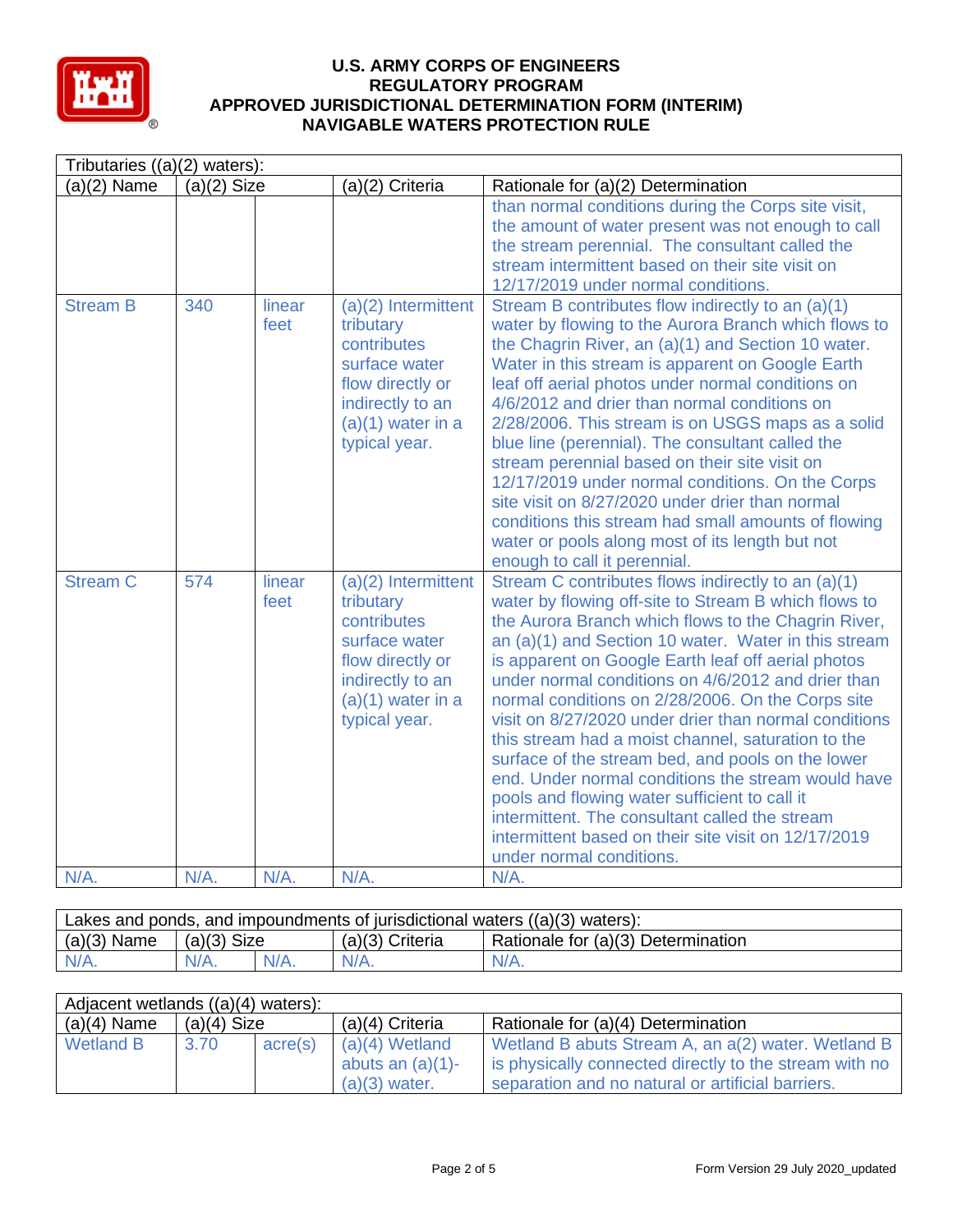

| Adjacent wetlands ((a)(4) waters): |               |                  |                     |                                                        |
|------------------------------------|---------------|------------------|---------------------|--------------------------------------------------------|
| $(a)(4)$ Name                      | $(a)(4)$ Size |                  | (a)(4) Criteria     | Rationale for (a)(4) Determination                     |
| <b>Wetland C</b>                   | 2.22          | $\text{acre}(s)$ | (a)(4) Wetland      | Wetland C abuts Stream B, an a(2) water. Wetland       |
|                                    |               |                  | abuts an $(a)(1)$ - | C is physically connected directly to the stream with  |
|                                    |               |                  | $(a)(3)$ water.     | no separation and no natural or artificial barriers.   |
| <b>Wetland D</b>                   | 0.4           | $\text{acre}(s)$ | (a)(4) Wetland      | Wetland D abuts Stream A, an a(2) water. Wetland       |
|                                    |               |                  | abuts an $(a)(1)$ - | D is physically connected directly to the stream with  |
|                                    |               |                  | $(a)(3)$ water.     | no separation and no natural or artificial barriers.   |
| <b>Wetland E</b>                   | 0.14          | $\text{acre}(s)$ | (a)(4) Wetland      | Wetland E abuts Stream A, an a(2) water. Wetland E     |
|                                    |               |                  | abuts an $(a)(1)$ - | is physically connected directly to the stream with no |
|                                    |               |                  | $(a)(3)$ water.     | separation or and natural or artificial barriers.      |
| <b>Wetland F</b>                   | 0.68          | $\text{acre}(s)$ | (a)(4) Wetland      | Wetland F abuts Stream C, an a(2) water. Wetland F     |
|                                    |               |                  | abuts an $(a)(1)$ - | is physically connected directly to the stream with no |
|                                    |               |                  | $(a)(3)$ water.     | separation and no natural or artificial barriers.      |
| <b>Wetland G</b>                   | 0.10          | $\text{acre}(s)$ | (a)(4) Wetland      | Wetland G abuts Stream C, an a(2) water. Wetland       |
|                                    |               |                  | abuts an $(a)(1)$ - | G is physically connected directly to the stream with  |
|                                    |               |                  | $(a)(3)$ water.     | no separation and no natural or artificial barriers.   |
| <b>Wetland H</b>                   | 0.62          | $\text{acre}(s)$ | (a)(4) Wetland      | Wetland H abuts Stream C, an a(2) water. Wetland       |
|                                    |               |                  | abuts an $(a)(1)$ - | H is physically connected directly to the stream with  |
|                                    |               |                  | $(a)(3)$ water.     | no separation and no natural or artificial barriers.   |
| $N/A$ .                            | N/A.          | $N/A$ .          | $N/A$ .             | N/A.                                                   |

# **D. Excluded Waters or Features**

| Excluded waters $((b)(1) - (b)(12))$ : <sup>4</sup> |                       |                  |                                    |                                                                                                                                                                                                                                                                                                                                                                                                                                                                                                                                                                                                                                                                                                                                                                                                                                                                                              |  |  |  |  |
|-----------------------------------------------------|-----------------------|------------------|------------------------------------|----------------------------------------------------------------------------------------------------------------------------------------------------------------------------------------------------------------------------------------------------------------------------------------------------------------------------------------------------------------------------------------------------------------------------------------------------------------------------------------------------------------------------------------------------------------------------------------------------------------------------------------------------------------------------------------------------------------------------------------------------------------------------------------------------------------------------------------------------------------------------------------------|--|--|--|--|
| <b>Exclusion Name</b>                               | <b>Exclusion Size</b> |                  | Exclusion <sup>5</sup>             | Rationale for Exclusion Determination                                                                                                                                                                                                                                                                                                                                                                                                                                                                                                                                                                                                                                                                                                                                                                                                                                                        |  |  |  |  |
| <b>Wetland A</b>                                    | 2.2                   | $\text{acre}(s)$ | $(b)(1)$ Non-<br>adjacent wetland. | Wetland A is not adjacent to an $a(1)-(3)$ water<br>nor is it impounded by an a(1)-(3) water in a<br>typical year. Wetland A is separated from<br>Wetland B by an upland man-made dirt/gravel<br>road berm. There were no observed culverts<br>through the road berm that would provide a<br>direct hydrologic surface connection through the<br>road berm in a typical year.<br>Based on the above information, the wetland<br>does not abut an (a)(1) through (a)(3) water, nor<br>is the wetland inundated by flooding by an $(a)(1)$<br>through (a)(3) water, is not separated from an<br>$(a)(1)$ through $(a)(3)$ water via a natural berm or<br>barrier, and is not separated from an $(a)(1)-(a)(3)$<br>water via an artificial structure/feature that allows<br>for a direct hydrologic surface connection in a<br>typical year. Therefore Wetland A is a non-<br>adjacent wetland. |  |  |  |  |
|                                                     |                       | $N/A$ .          | N/A.                               | $N/A$ .                                                                                                                                                                                                                                                                                                                                                                                                                                                                                                                                                                                                                                                                                                                                                                                                                                                                                      |  |  |  |  |

<sup>4</sup> Some excluded waters, such as (b)(2) and (b)(4), may not be specifically identified on the AJD form unless a requestor specifically asks a Corps district to do so. Corps districts may, in case-by-case instances, choose to identify some or all of these waters within the review area.

 $5$  Because of the broad nature of the (b)(1) exclusion and in an effort to collect data on specific types of waters that would be covered by the (b)(1) exclusion, four sub-categories of (b)(1) exclusions were administratively created for the purposes of the AJD Form. These four sub-categories are not new exclusions, but are simply administrative distinctions and remain (b)(1) exclusions as defined by the NWPR.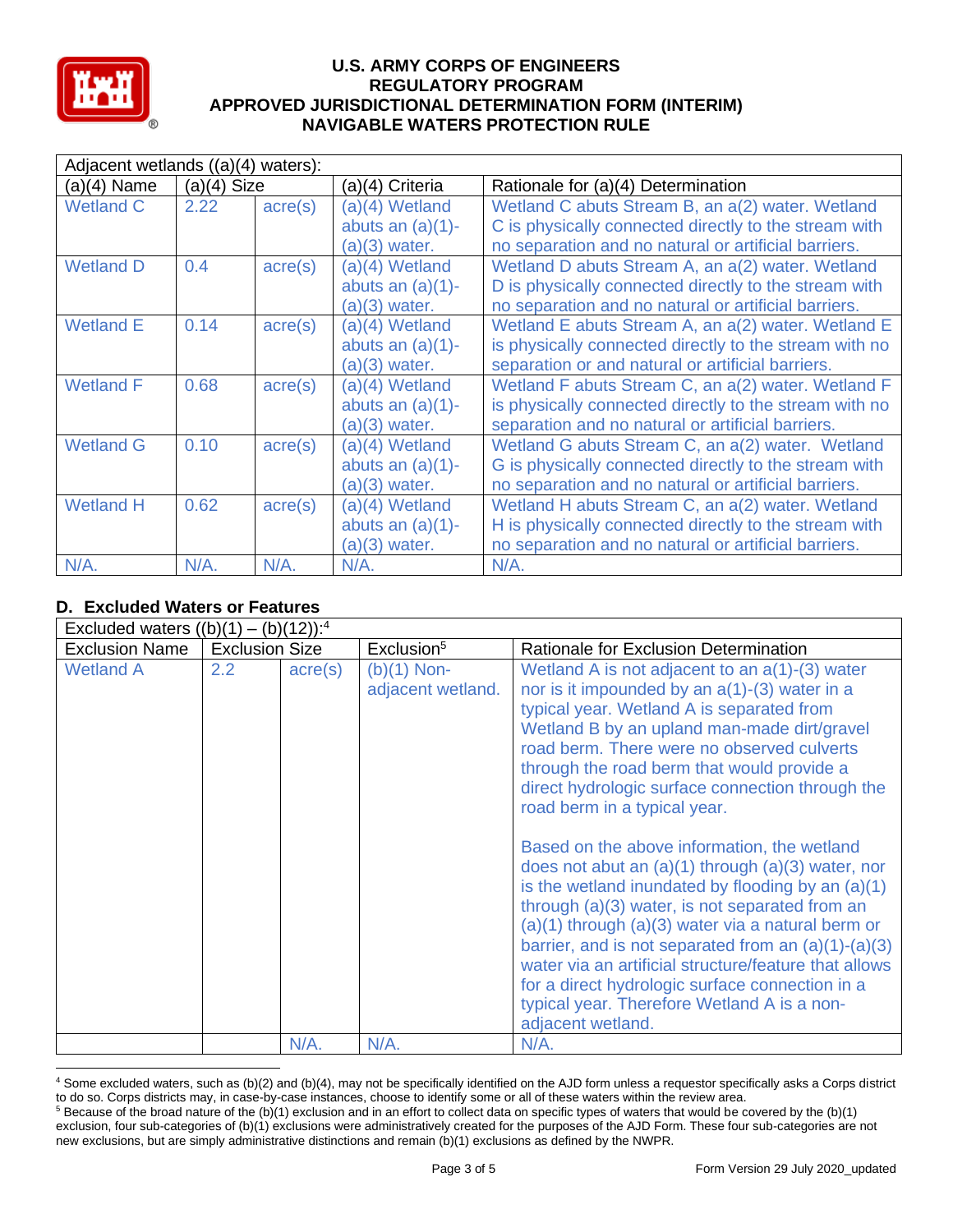

# **III. SUPPORTING INFORMATION**

**A. Select/enter all resources** that were used to aid in this determination and attach data/maps to this document and/or references/citations in the administrative record, as appropriate.

 $\boxtimes$  Information submitted by, or on behalf of, the applicant/consultant: Approved Jurisdictional

Determination Request Package (Maser Consulting P.A., 3/19/2020)

This information is sufficient for purposes of this AJD. Rationale: N/A

 $\Box$  Data sheets prepared by the Corps: Title(s) and/or date(s).

☒ Photographs: Aerial: Google Earth (4/6/2012, 2/28/2006, 4/13/2005), Soil Survey of Portage County (issued June 1978), HistoricAerials.com (1994, 1982, 1952)

- $\boxtimes$  Corps site visit(s) conducted on: 8/27/2020
- ☐ Previous Jurisdictional Determinations (AJDs or PJDs): ORM Number(s) and date(s).
- ☒ Antecedent Precipitation Tool: *provide detailed discussion in Section III.B*.
- $\Box$  USDA NRCS Soil Survey: Title(s) and/or date(s).
- ☒ USFWS NWI maps: Approved Jurisdictional Determination Request Package (Maser Consulting P.A., 3/19/2020)
- ☒ USGS topographic maps: HistoricAerials.com (2016, 1984, 1939)

| Data Source (select)              | Name and/or date and other relevant information |
|-----------------------------------|-------------------------------------------------|
| <b>USGS Sources</b>               | $N/A$ .                                         |
| <b>USDA Sources</b>               | N/A                                             |
| <b>NOAA Sources</b>               | $N/A$ .                                         |
| <b>USACE Sources</b>              | $N/A$ .                                         |
| <b>State/Local/Tribal Sources</b> | N/A                                             |
| <b>Other Sources</b>              | N/A                                             |

#### **Other data sources used to aid in this determination:**

**B. Typical year assessment(s):** The APT pulls precipitation data from NOAA's Daily Global Historical Climatology Network. The APT evaluates normal precipitation conditions based on the three 30-day periods preceding the observation date. For each period, a weighted condition value is assigned by determining whether the 30-day precipitation total falls within, above, or below the 70th and 30th percentiles for totals from the same date range over the preceding 30 years. The APT then makes a determination of "normal," "wetter than normal," or "drier than normal" based on the condition value sum. The APT also displays results generated via the Palmer Drought Severity Index and the University of Delaware WebWIMP.

The APT was run for Google Earth Aerial photos for 4/6/2012 and 2/28/2006. In addition, APT's were run for the consultant delineation report data collection date of 12/17/2019 and the Corps site visit date of on 8/27/2020. Antecedent Precipitation results indicate various conditions; three years normal and two years drier than normal. Aerials for all years suggest no inundation to any of the non-jurisdictional wetlands from any (a)(1)-a(3) water. On the Corps site visit, the conditions were drier than normal and well below the 30-70% range. On the consultant site visit, the conditions were normal and within the 30-70% range. The APT's are attached.

|           |                                      |                   |                             |            |                 | <b>Antecedent Precip</b> |                     |
|-----------|--------------------------------------|-------------------|-----------------------------|------------|-----------------|--------------------------|---------------------|
| Latitude  | Longitude Date                       | <b>PDSI Value</b> | <b>PDSI Class</b>           | Season     | Arc Score       | Condition                | Relates to          |
| 41.277817 | -81.333347 8/27/2020                 | 1.31              | Mild wetness                | Dry Season | - 9             | Drier than Normal        | Corps visit         |
|           | 41.277817 -81.333347 12/17/2019 2.38 |                   | Moderate wetness Wet Season |            | $\overline{13}$ | <b>Normal Conditions</b> | Consultant visit    |
|           | 41.277817 -81.333347 4/6/2012        | $-1.64$           | Mild drought                | Wet Season | - 10            | <b>Normal Conditions</b> | Google Earth Aerial |
|           | 41.277817 -81.333347 2/28/2006 -0.29 |                   | Normal                      | Wet Season | - 8             | Drier than Normal        | Google Earth Aerial |

The Anticedant Precip Condition was normal for the consultant site visit and drier than normal for the Corps site visit. For both site visits some flow and pools was observed in Streams A and B. The drier than normal conditions on the Corps site visit did not elevate either stream to